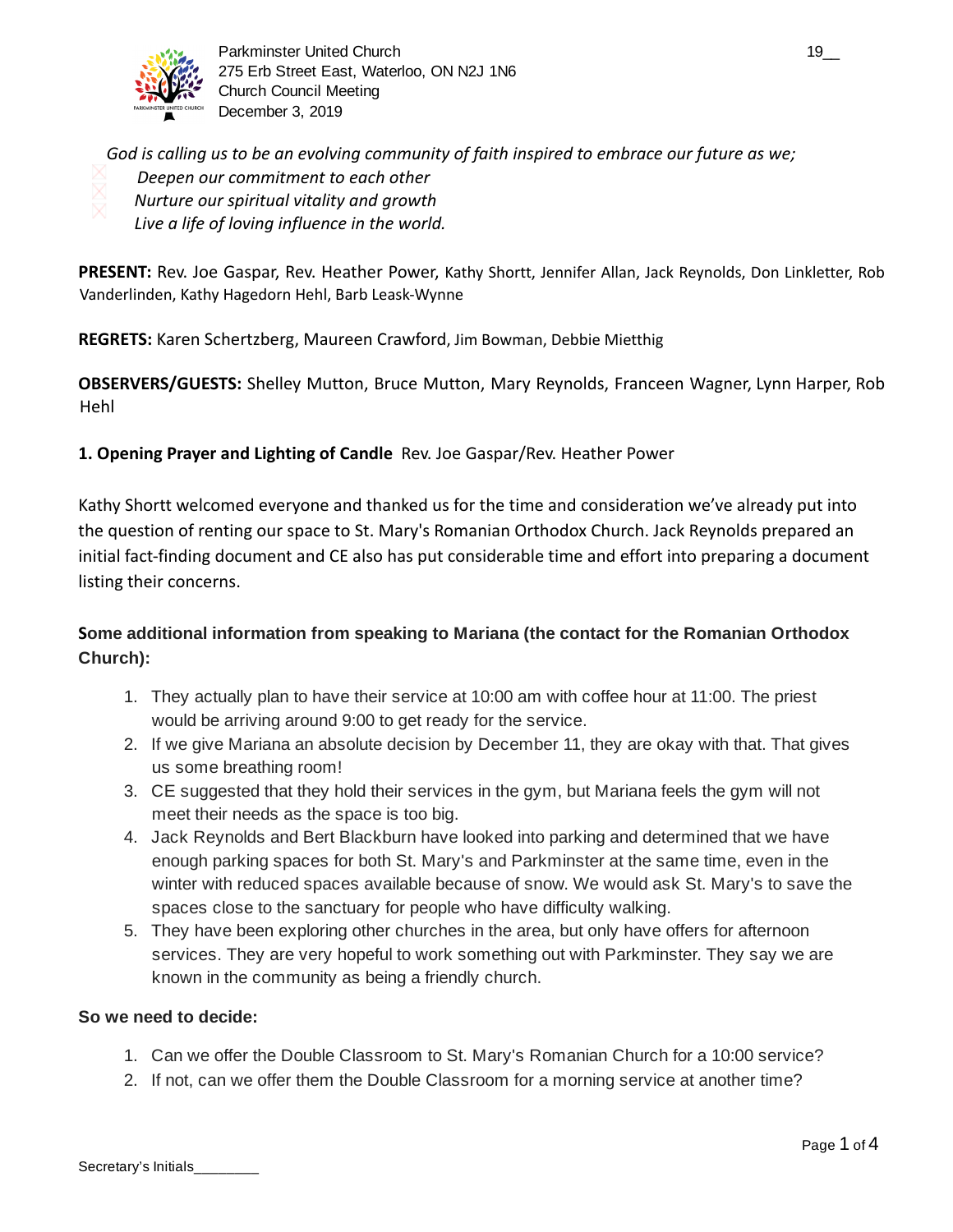

Parkminster United Church 19\_\_ 275 Erb Street East, Waterloo, ON N2J 1N6 Church Council Meeting December 3, 2019

- 3. If not, can we offer them the gym for a morning service?
- 4. Can we offer them the Double Classroom for an afternoon service?

## **Our Challenge**:

How do we help our neighbours and show respect for the situation they find themselves in while also looking after the needs of our congregation and the needs of the youth in our Christian Education Program?

# **Jack Reynolds acquired information by speaking to Robin Hatt (custodian and long time member) at St. Paul's Lutheran, and Mariana (the contact) from St. Mary Orthodox Mission:**

### **Information re St. Paul's Lutheran**

- 1. St. Paul's Lutheran is located on Erb Street, at the corner of Bridge and Lancaster…a very short distance from Parkminster.
- 2. They are demolishing their existing building in order to build a major affordable housing complex on their property. The new building will include a place for St. Paul's to continue to worship.
- 3. They are holding their decommissioning service on January 12 and must vacate the building by January 31.
- 4. St. Paul's has only about 25 people worshiping on Sunday and are moving for an expected construction period of 18 months to Bloomingdale United.
- 5. St. Paul's worships at 9:15 on Sunday.

## **Information re St. Mary Orthodox Mission (Romanian)**

- 1. St. Mary Orthodox Mission has been worshipping at St. Paul's for many years, and uses the sanctuary for their services.
- 2. They are looking for a permanent arrangement elsewhere…they don't plan to return to the new St. Paul's worship facility.
- 3. If we accept them, they would hold their service from 9:00 to 10:00. Many stay for conversation afterward, and they have periodic lunches afterward on other occasions. So they wouldn't vacate the space until 11:00 or so.
- 4. When asked if they would consider holding their services at noon or 1:00 p.m….with the added advantage that they could use our sanctuary…they said they couldn't. They have children at their services and don't feel that they can move to an afternoon time.
- 5. They would like to rent the double classroom for their Sunday services. The chapel would be too small.
- 6. About 30-40 people come to their services, so they would likely take up 15-20 parking spaces.
- 7. They presently pay \$1,000 per month to St. Paul's.
- 8. When they hold a lunch (an agape) after their service…they bring their food and Tim Horton's coffee, but presently use St. Paul's dishes, mugs and cutlery.
- 9. They do their own set-up (chairs, tables, artifacts, etc.) and clean-up.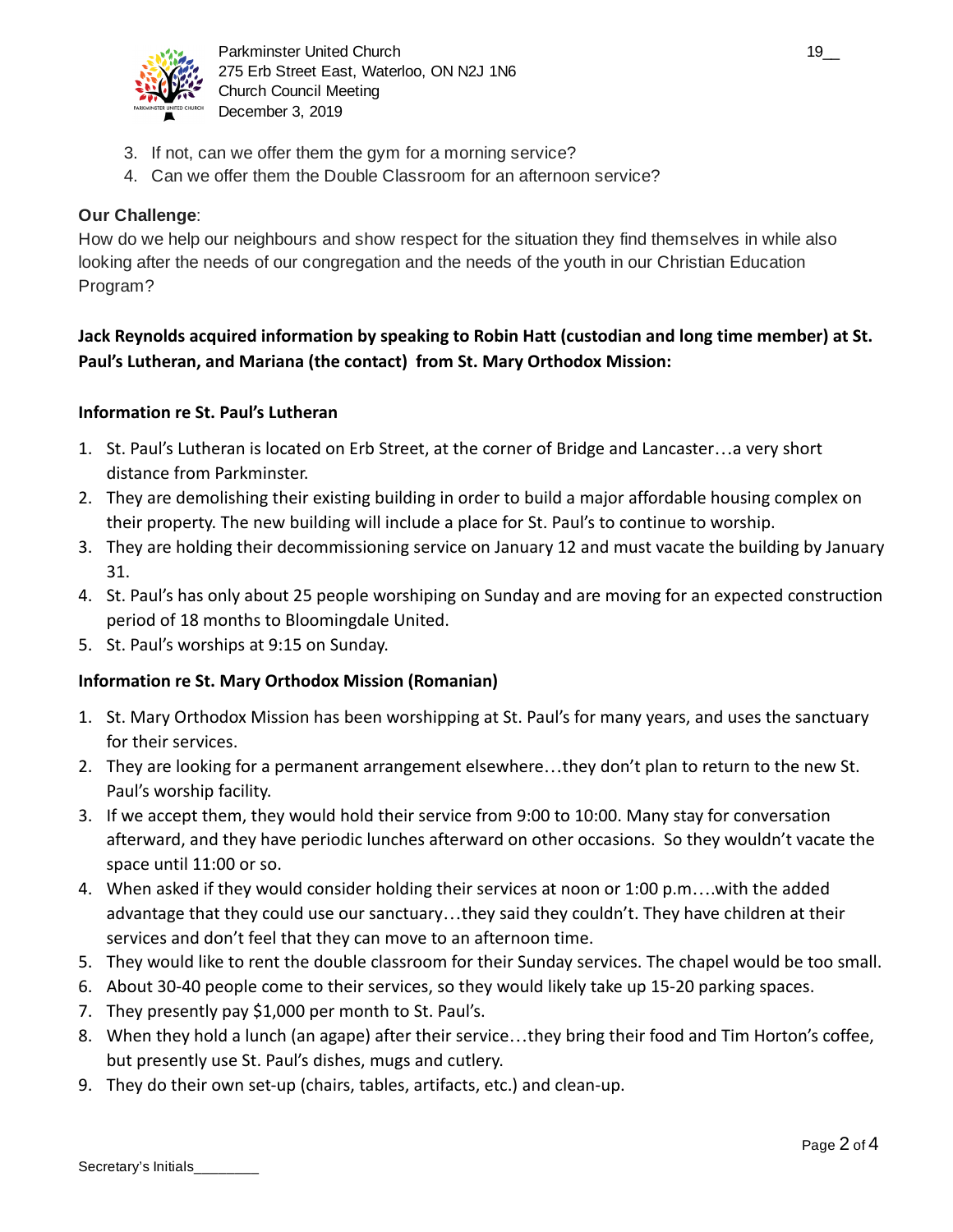

Parkminster United Church 19\_2 and the state of the state of the state of the state of the state of the state of the state of the state of the state of the state of the state of the state of the state of the state of the s 275 Erb Street East, Waterloo, ON N2J 1N6 Church Council Meeting December 3, 2019

- 10. They do not use a sound system or a/v system.
- 11. They would not need any services from our office staff.
- 12. They would need a small amount of storage space for a small number of 3x8 religious signs and other items used in the service.
- 13. Their priest drives from London to conduct their services.

### **Feedback from Christian Education**

-safety concerns (e.g., stair traffic) re: coming and going

-want our youngest members to feel comfortable

-how will our young families feel about "strangers" in the double classroom

-limits flexibility for programming

-running up and down the halls would be challenging

-who manages complaints,

-if it isn't working, will we help them find a space (No, that would be too much)

#### **Other feedback**

-noise travels from the chapel, double classroom, and the corner classroom

-a trial basis is a good way to check it out

-shouldn't negatively impact the inclusive mandate

-the more the church is used, the more vibrant it is

-does the orthodox calendar have any other services, special events?

-will use the washrooms near the gym

- consider a 6 month trial

| Advantages                                                                                                                                                                      | <b>Disadvantages</b>                                                                                                                                                                                                                                                                                                                                                                                                                                                                                                           |
|---------------------------------------------------------------------------------------------------------------------------------------------------------------------------------|--------------------------------------------------------------------------------------------------------------------------------------------------------------------------------------------------------------------------------------------------------------------------------------------------------------------------------------------------------------------------------------------------------------------------------------------------------------------------------------------------------------------------------|
| -Income<br>-Outreach opportunity<br>-Share our faith<br>-Sharing social time (i.e., coffee)<br>-Need to be flexible during special services/events<br>(e.g., chili lunch, soup) | Nursery is too small and doesn't have an<br>-appropriate wall to use with the projector<br>-would need to move play group stuff in order to<br>use the nursery<br>-gym activity? Inconvenient to move youngest<br>children to the gym to play a game<br>-noise from our children (disrupting their service),<br>-adults mixed with children<br>-wouldn't want the children to feel they need to<br>quiet down<br>-more coordination<br>-impact on young/new families<br>-use of kitchen<br>-CE opposed to double classroom use |